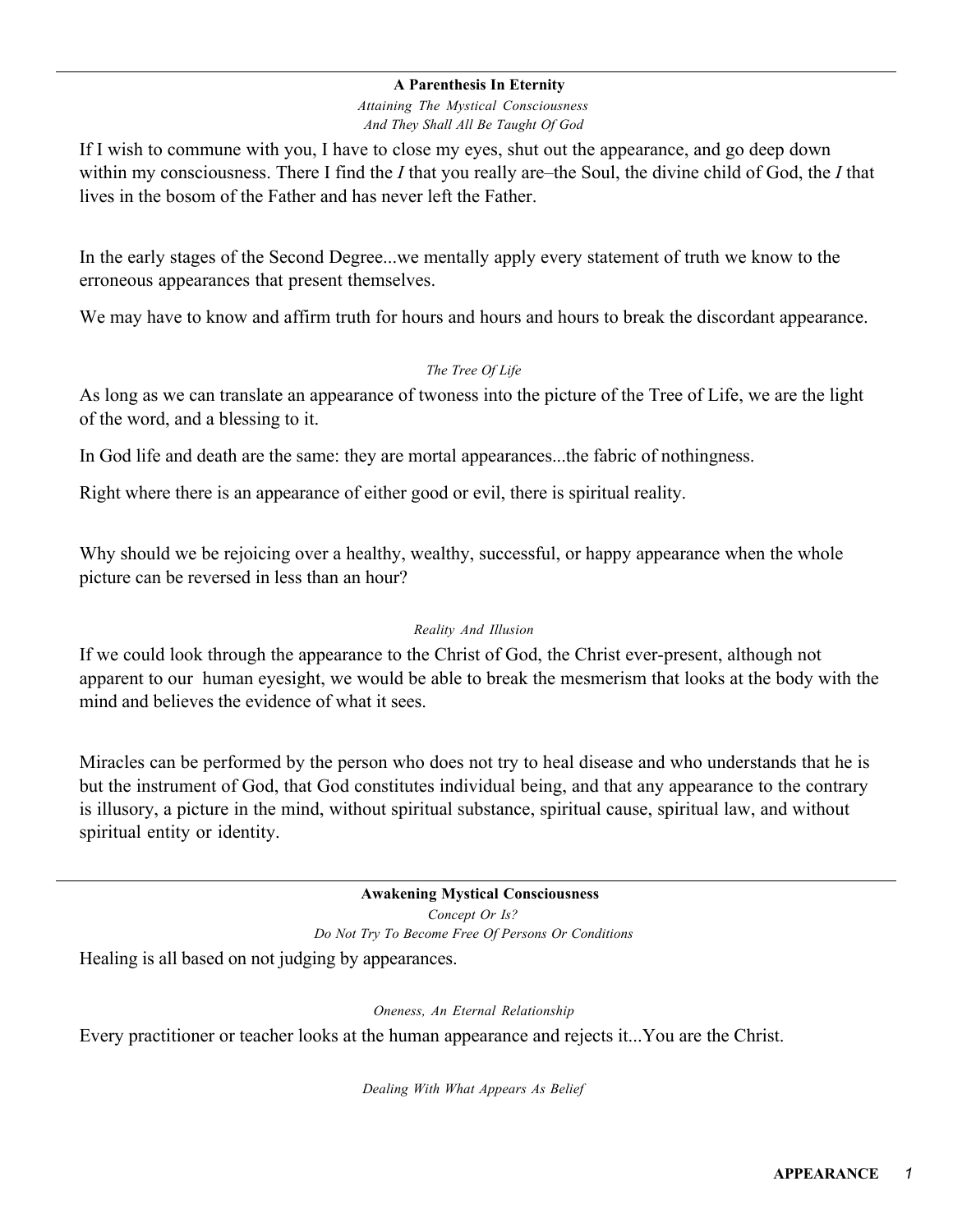Even though the appearance may still continue for a day, a week, or a month, be assured it will gradually fade out of your consciousness once you are released from your hatred of it, fear of it, or desire to get rid of it.

## **Beyond Words And Thoughts** *His Rain Falls*

Do you realize that merely improving health or increasing the amount of supply is insignificant in comparison with the goal of finding the mystery of that Life that is behind the appearance, behind what you see, hear, taste, touch, and smell?

## *Progress Cannot Be Judged By Appearance*

You must not judge by the appearances of today, nor must you try to judge your progress, because no one on the spiritual path can ever evaluate his own progress...You go along, sometimes for years, feeling that you are making absolutely no progress, and then all of a sudden...it happens...The reason that you cannot feel any progress in yourself is that you cannot feel spiritual.

## *Error, A Mind-formation*

When in your healing work, you can sit down with the mind at rest and not battle the appearance, not fight it, not try to remove germs from someone's body, not try to dissolve lumps and reduce fevers, not try to heal insanity, but rest in that inner peace and quiet and assurance that there is only one law, spiritual law, and that all else is an image in the mind, the experience of God can take over, and then the healing takes place.

# **Conscious Union With God**

*Opening Consciousness To Truth Avoid The Use Of Metaphysical Clichés*

Be honest about recognizing nasty looking appearances then seek right interpretation.

Even the appearance of physical health is a misinterpretation.

Increase spiritual sense by letting God translate every appearance into its spiritual significance.

*Hypnotism, The Substance Of Human Appearances*

Human appearances are formations of a finite sense of mind.

# **Consciousness Is What I Am**

*Mind Is A Transparency Healing Through A Mind Imbued With Truth*

Let appearance hit up against a mind imbued with truth (which is a transparency and not a power).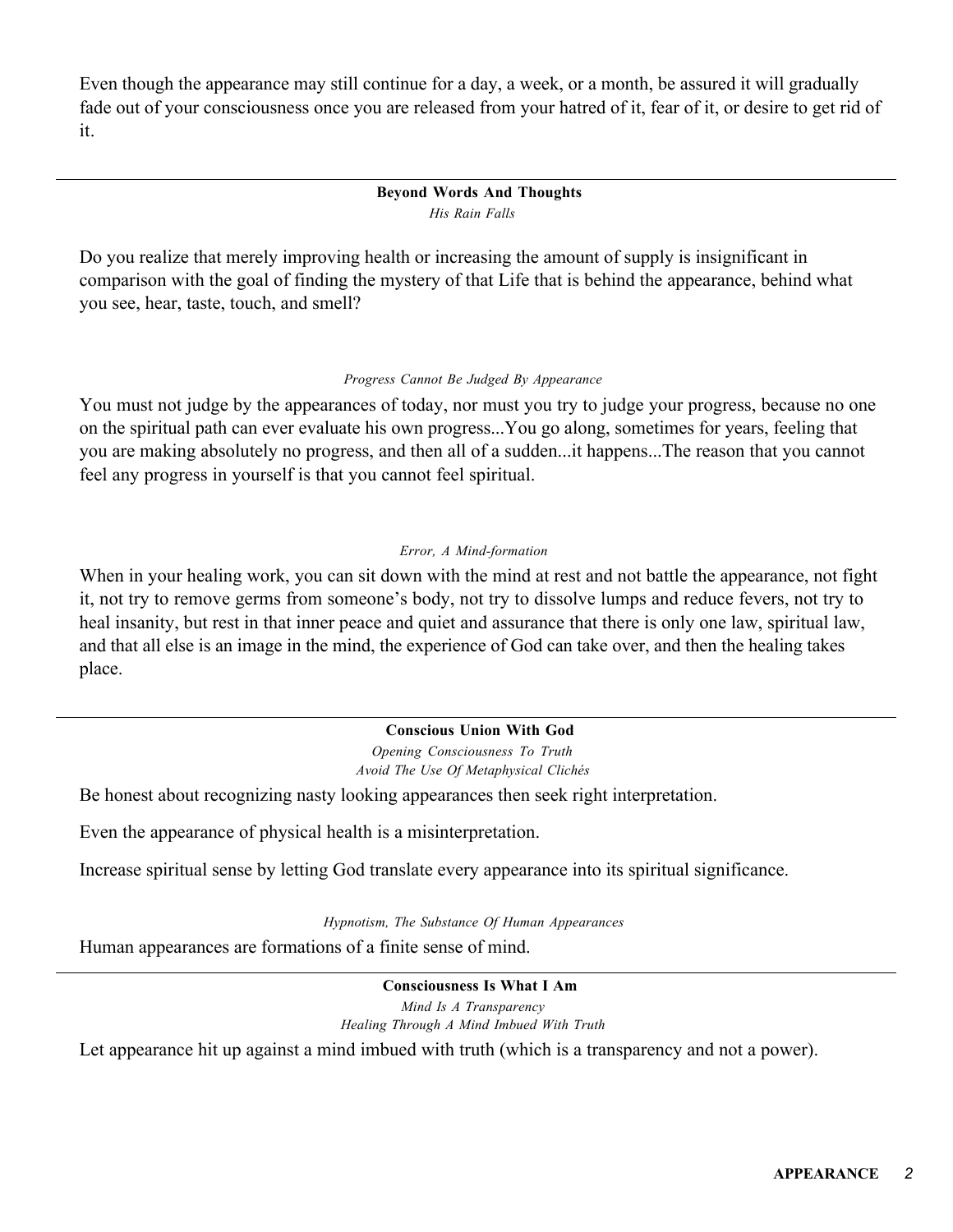The mind of itself cannot accept the principle of the one Self: it must be we who accept it and keep it in our mind. Every time somebody talks about an evil, dangerous, or insane selfhood, we come back with, "But there is only one Selfhood, and I am that Self." We hold to that truth against every appearance thrust upon us of a male or a female self, a poor or a rich self, a sick or a well self, and as we do, we "die" to the belief of many selves and are reborn into the consciousness of one Selfhood.

The truth is: *I* am supply. "I have meat to eat that ye know not of." If our mind knew this, we would not have to be given instruction about supply; but the mind is ignorant of this truth until instruction is given us. After we receive it, we keep the mind imbued with the truth that *I* am supply, *I* am the Way, *I* am the meat, the wine, and the water. Tomorrow the temptation may come that we do not have enough, but our answer must be, "Wait a minute; wait a minute! I am not judging by appearances. I am now judging by the truth, and the truth is that I have meat the world knows not of."

We also have a mind, a beautiful instrument, a beautiful transparency, and it will accept anything we give it. Let us keep it filled with one Power, so that with every appearance of two powers, we are holding that truth in our mind and saying, "No, I accept God, Spirit, as the only Power.

You must learn not to treat anything as a condition, but to treat it as an appearance, whether it is unemployment, insanity, cancer, or consumption. Then let the appearance hit up against a mind that is imbued with truth, and you will begin to do healing work even before you are reborn, but your rebirth will then come more quickly.

# *The Impersonal Nature Of Error*

In every case that comes to you for healing, your first step is the realization of God as constituting all being. Work with that idea until you have an inner assurance that God is. Then impersonalize the evil–the error or the appearance–whatever its name or nature, by consciously knowing that it is no part of a person and that all evil is impersonal. It must be seen that evil is not in, of, or through person; it is not appearing as person; it is something separate and apart from person.

There is no mental effort in spiritual healing...The effort comes in developing consciousness to the point where there is the actual experience that God is life and that your patient has no life other than God, no other mind, no other Soul, no other being. Then must come the realization that the appearance which the patient has brought to the practitioner is but a shadow, an image in mind.

*Rising Above Human Consciousness*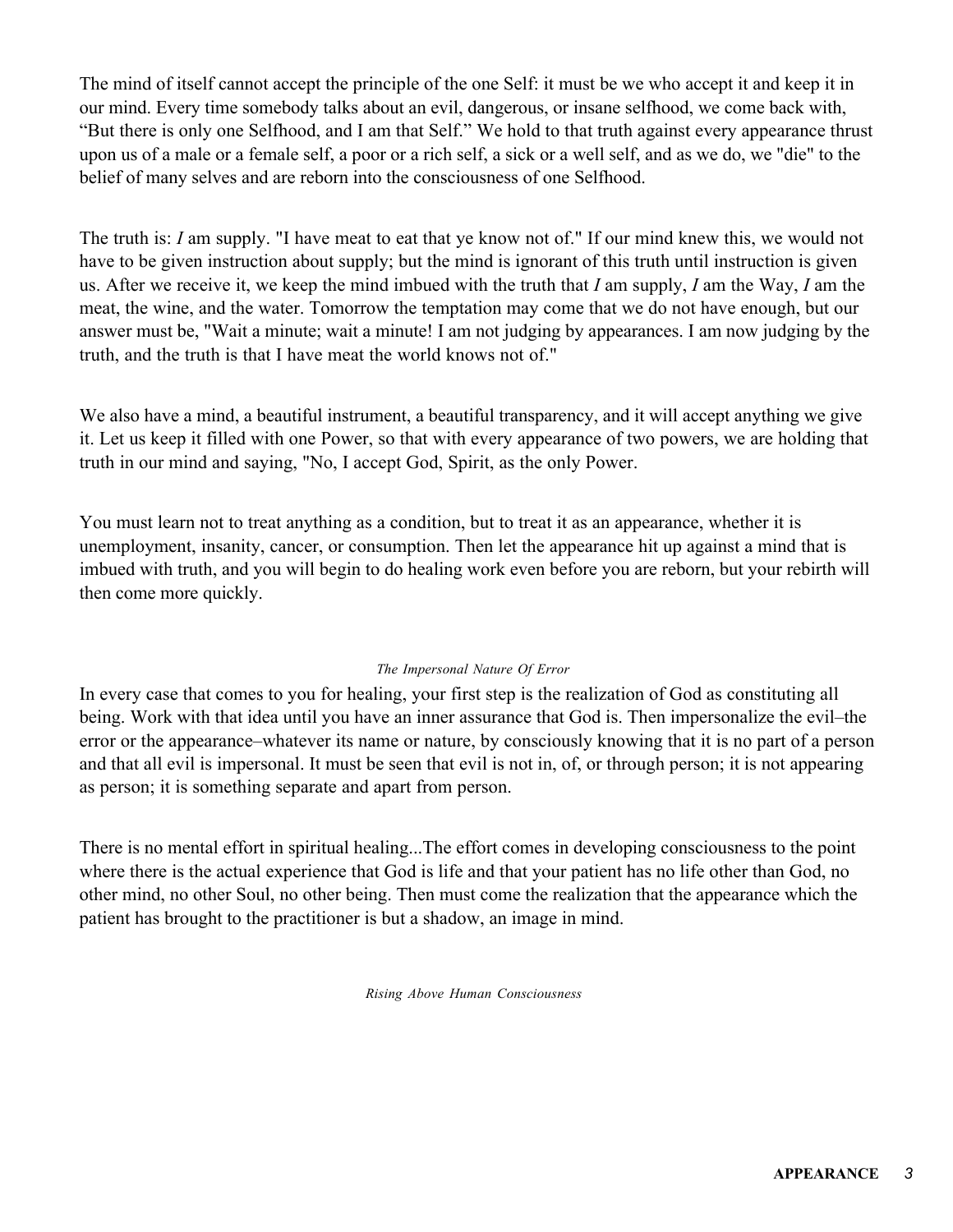Every time we remind ourselves that we are not using God to do something to evil but rather that we are recognizing the nothingness of the appearance...every time we consciously impersonalize and realize that neither sin, disease, nor false appetite is part of our being but that it is merely a universal belief in two powers...every time we meditate, even if it is only a ten-second meditation, just enough time to create a vacuum and to listen, we are developing our consciousness to the fourth degree. An onion skin of mortality is dropping off, and we are that much closer to immortality....We become aware that we have a strength, a power, a dominion, and a joyousness that the world knows not of.

**Consciousness transformed**

*Behind God There Is No Other*

The moment you accuse your patient of wrong thinking, you are a malpractitioner. In spite of all appearances, the individual is constituted of God and whatever inharmony is evident is due to the belief in two powers.

Know this, that the world is always tempting you to a belief in the absence of something...but remember that the antidote is shutting out that appearance, and realizing that nothing is absent from your consciousness because of your relationship with God.

When [temptations] come, we must be alert and be able to say, "Get thee behind me, Satan. This is an appearance, not a fact. My good is in my sonship."

With every appearance of discord, life your thoughts immediately: "I find my oneness in consciousness which is cause, not in matter or effect. I look to cause for my peace, my wholeness, my satisfaction, my joy," and all of it becomes manifest in what we call tangible form.

> **Consciousness Unfolding** *God Is Individual Consciousness Consciousness Appears As Loaves And Fishes*

We shall be reborn of Spirit. In other words, Spirit...Consciousness will become the tangible substance –the form and the amount of everything in the external realm. And because Consciousness is infinite, its appearance will be infinitely manifest.

*Synonyms For God*

We are coming to that place in consciousness where no treatment is ever necessary, and in that state we look out upon the world, beholding the perfection which underlies all appearances.

*Be Grateful That You Have Touched The Christ*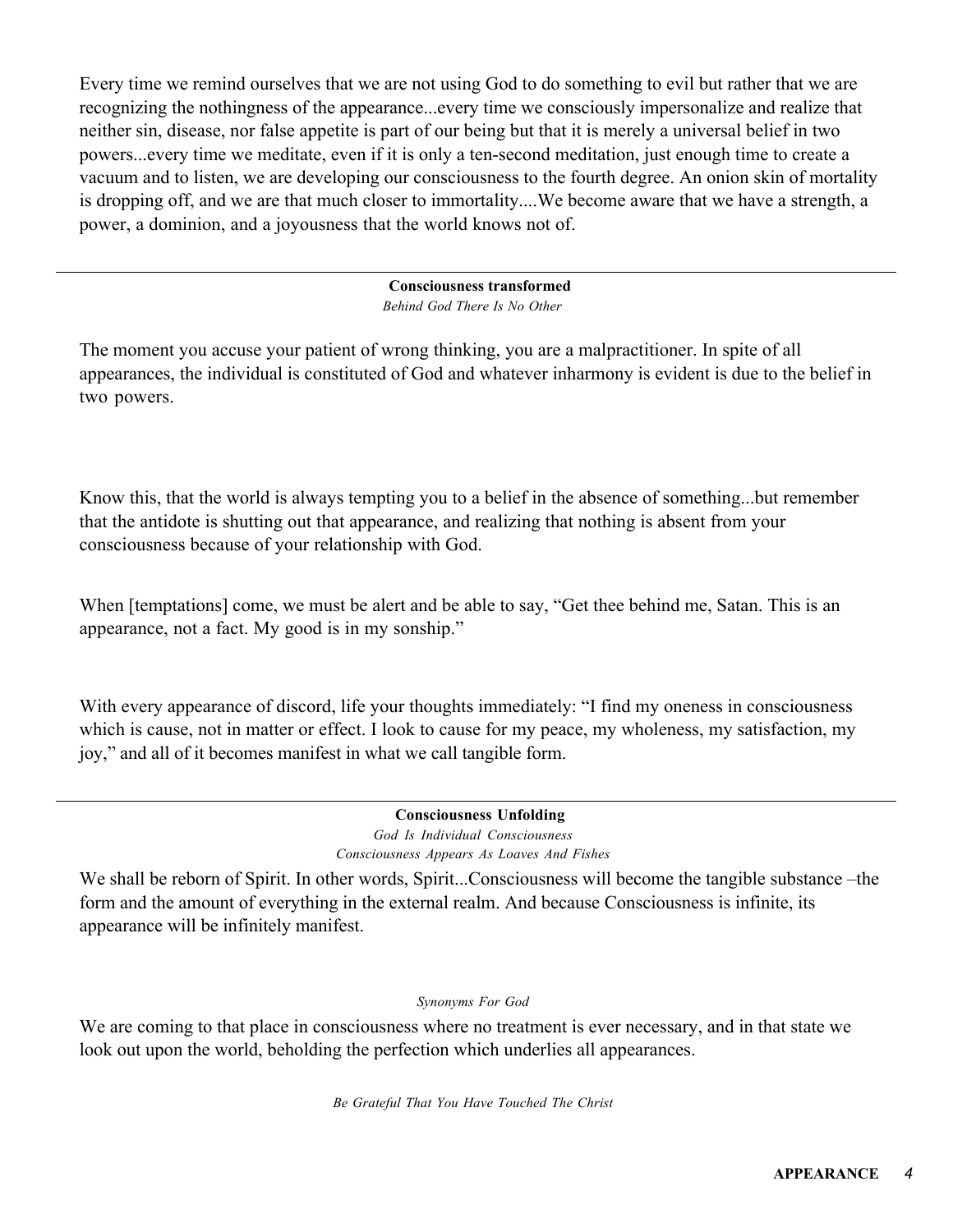It may be that, like Jacob Boehme, you will be able to see behind all nature, right through the rose bushes and the grass and through the trees, through all appearances, through all forms.

#### *Turn Ye And Live*

It is illusion, whether the appearance be war of peace...a healthy body...a sick body.

### *Attain Consciousness Of God*

You cannot fight error after you know God to be the only reality of being. You then know that error exists as an appearance...to the ignorant sense of those not yet aware of their true identity.

#### *The Role Of Patience In Demonstration*

You may have to stand fast in the face of the very opposite appearance. It may be in the face of a very, very persistent appearance. And so you will have to stand again and again and again and say, "I am being reborn of the Spirit. I am being renewed. I am no longer going to fear, hate, or love that which is outside of me. I am going to stand on the truth that knows that consciousness is the law unto that which is outside." It takes patience.

# *The Christ*

In the degree that you are able to transcend human thinking and look through the world of appearances, feeling little or no sense of hate, love, or fear for it or from it, or dependence upon it, in that degree, are you entertaining the Christ in your consciousness.

# **God, The Substance Of All Form**

*Developing A Healing Consciousness God, The Only Activity*

It must be clear that Spirit, being the only substance, must be the substance and the form of the body, and Spirit, being omnipresent, the perfect form also must always be present, regardless of the appearance.

# *Spirit Underlies All Effect*

There is only one way to experience the presence and power of God, and that is through the recognition and realization of Spirit as the reality of all that appears, but always with the understanding that the appearance itself is not the reality.

#### *Treatment Necessary For All Human Appearances*

Every appearance that comes to us from morning to night, or from night to morning, regarding the human scene needs treatment...Do not be satisfied to accept even a good human appearance, but translate that, too, into the spiritually real of which the good is but the form...Any sense of goodness is not personal goodness; any sense of health is not personal health: God is really the goodness and God is really the health.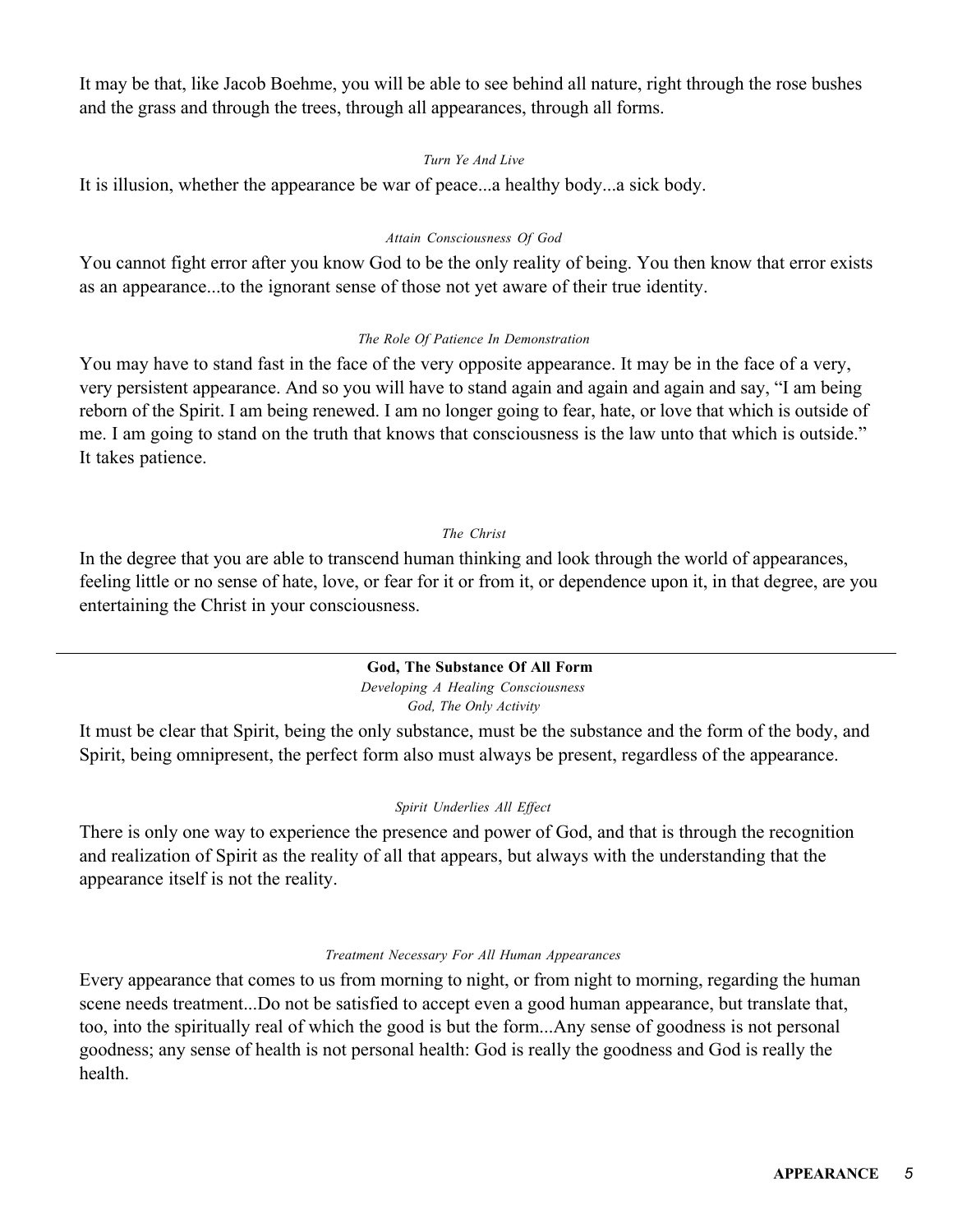Every time any phase of error, or even good, presents itself to me, I consciously translate it and realize that right there is God manifest...The important thing as far as I am concerned, is that I have not accepted an appearance for reality.

In the metaphysical world, most treatment is reserved for sin, disease, lack, limitation death; but in our work, just as much treatment is necessary for healthy or wealthy human appearances...until we become...firm in our consciousness of the reality of God.

# **Living Between Two Worlds**

*Making The Transition From Personal Sense To Spiritual Being Making The Transition From Personal Sense To Spiritual Being*

As long as you judge by appearances, as long as you see and believe in good and evil, you are not under the law of God. Surprising as that may sound, you may as well accept it.

#### *Spiritual Discernment Reveals Infinity*

If we would benefit the world, we must forget about praying for peace on earth...we must look through appearances with the power of spiritual discernment and behold God's creation and God's government of man and of the earth including the weather and the climate.

The ability to move from the world of material sense into the world of spiritual discernment is proportionate to our ability to close our eyes to the appearance and wait for that inner intuition, the voice of God, to reveal to us the truth of what we are beholding.

#### **Living Now** *Beyond Words And Thoughts The Meaning Of Faith*

Asking for help is asking for the courage to ignore the appearances.

#### *Spiritual Discernment Brings Healing*

Judging by appearances binds us to our own belief in external powers.

#### **Living The Infinite Way** *Meditation*

Let us remember that every appearance of humanhood, good or bad, is a mental image in thought, actually without reality, law, substance, cause, or effect. In this recognition, the limitations inherent in the five physical senses begin to drop away. We are enabled to "see" deeper into consciousness and behold that which is–eternity in what appears as past, present, and future. We find ourselves unlimited in terms of "here" or "there," "now" or "Hereafter." There is a going in and a coming out without sense of time or space, an unfolding without degree, a realization without an object.

> **Man Was Not Born to Cry** *Bringing Grace Into Active Expression Instruction To A Student (2nd)*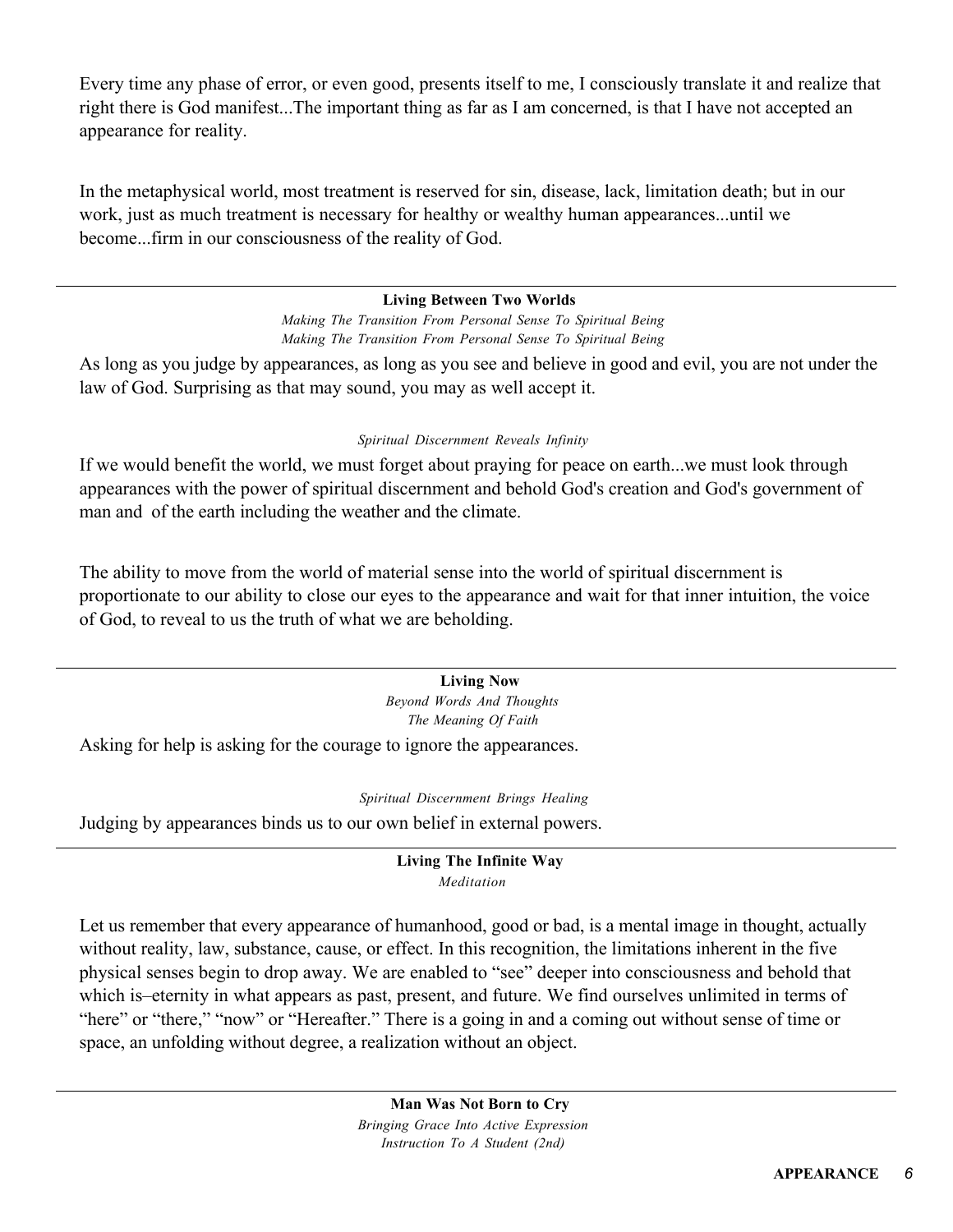We must instantly recognize appearances of every name and nature as being the carnal mind appearing as form...To transcend the dream, then really means the instantaneous recognition of all appearances as substanceless carnal mind.

#### *Instructions To A Student*

Spiritual consciousness does not heal: it sees through appearances to what actually is.

## **Our Spiritual Resources**

*Begin Prayer With The Word God God Is The Life Of Individual Being*

There is only one time when you can be of help to a person, and that is when you can close your eyes to the appearance and go straight to God.

## *Applying The Principle Of Impersonal Healing To World Affairs*

As soon as the practitioner realizes that this is not the patient's sin, not his disease, his lack, or his belief, but that this is a universal hypnotism or appearance of which he is an innocent victim, the patient begins to experience his freedom.

# **Realization Of Oneness**

*Lifting Up The I Discord, The Fruitage Of Sowing To The Flesh*

Get quiet and let *I* reply to appearance.

enjoy all good forms as temporary appearances.

#### **The Altitude Of Prayer**

*Living By Prayer A Realization Of Omnipresence, Omnipotence, And Omniscience Is True Prayer*

Realize frightening appearance has no power and let it go on appearing.

# **The Art Of Spiritual Healing**

*Spiritual Healing: The Practice The Relationship Of Oneness*

In the absence of truth in your consciousness, ignorance, lies, appearances, discords, and inharmony claim to be present.

In the first half of the treatment you have lifted yourself above fear and the appearance.

Right where that appearance is foisting itself upon your mind, God is.

*Treatment Is A Realization Of Omnipresence*

Your enemy is never a person, [it] is always an appearance.

**The Contemplative Life** *Contemplation Develops The Beholder Living As A Witness To The Activity Of God*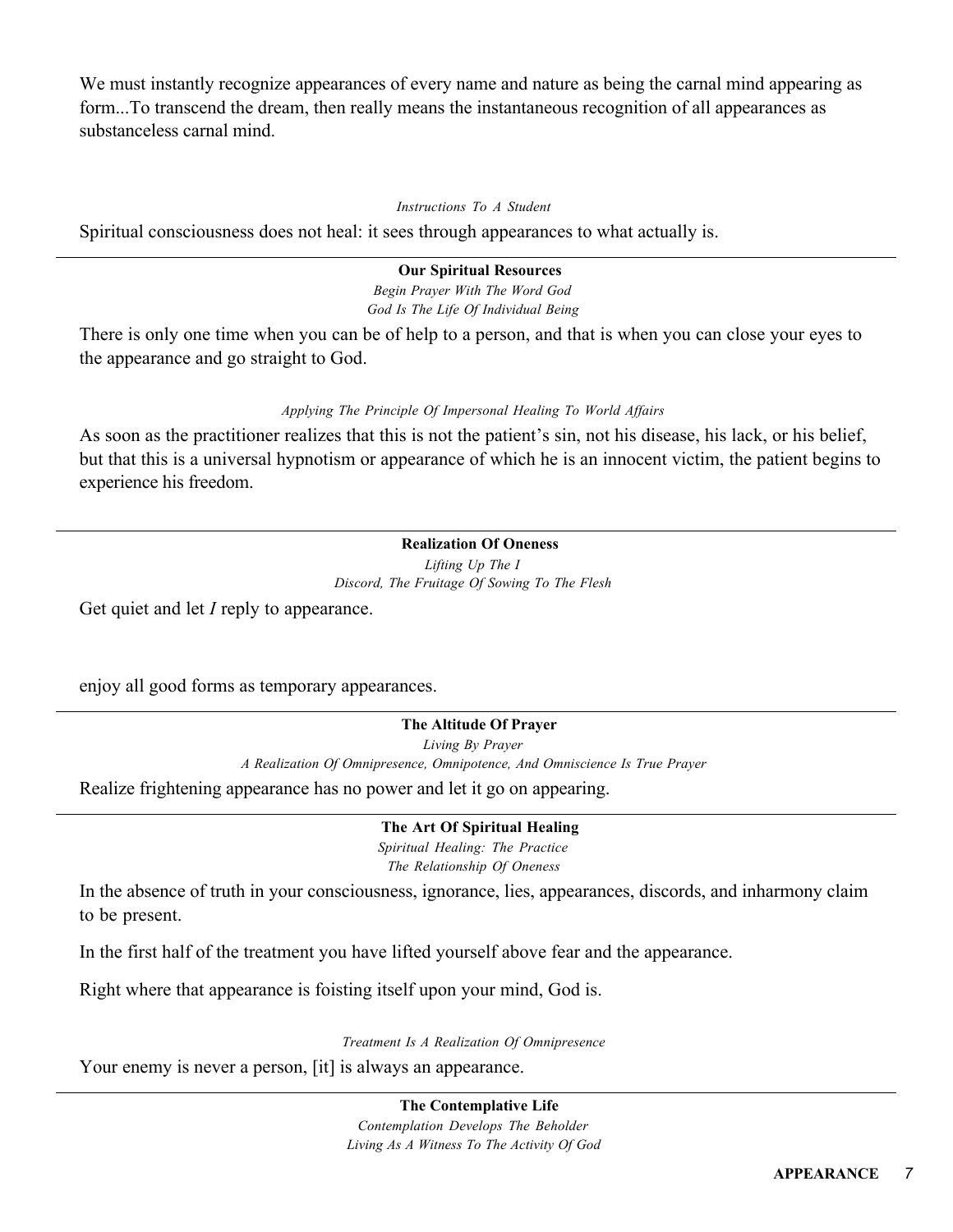How can we bear witness to this Power except by being still? If we do otherwise, we can no longer say that we are doing nothing or that we are nothing. We have become something the moment we do something...In order to make ourselves nothing, we must immediately realize within ourselves, "There is neither good nor evil: there is only God." Then, as we look out at the erroneous appearance with no judgment, there truly is neither good nor evil: there is only the presence of God, and now the Father within can perform Its function, and Its function is to dissolve the appearance and reveal God's glory–reveal Its own being.

If we accept the Master's statement, "My kingdom is not of this world," we do not have to fight, remove, or overcome anything in the external world: *"It is I; be not afraid."* I *am the life of you;* I, *God, the spirit of God in you is your life, your being, and the substance of your body.* When we are no longer afraid of anything in the external world, then we automatically arrive at a state of consciousness that no longer concerns itself with the good appearances or fears the evil appearances, but looks out at them with a sense of detachment as an onlooker or a beholder, with no interest in changing, improving, or destroying them: with just the attitude of a beholder.

In proportion as this consciousness of no judgment is attained, the appearances in this world automatically change as they touch your consciousness. This is because your consciousness is not reacting to good or to evil, and is, therefore, able to pierce the veil of illusion, even the veil of good illusion, and see that there is nothing to fear and nothing to gloat about because what you are seeing is not the spiritual creation, but a finite concept of it.

Our function is to quietly behold the appearance and God's function is to dissolve it and reveal Its glory.

The discipline on this path lies in rejecting every appearance, whether it is good or evil, in the realization that whatever it is that is of God is invisible to human senses,

Think of any discordant appearance that you have ever seen, heard, tasted, touched, or smelled; see the discipline that is necessary to refrain from attempting to alter, change, or do something about it; and then be convinced and know, "My kingdom–the place where I live, move, and have my being–is not of this world, Therefore, I have nothing to do about this world except to know that it is not of *My* kingdom."

We are always judging by the limitation of our finite senses. We are not seeing the world as it is: we are seeing this world as our mind interprets it...As we live the life of contemplation, therefore, we find ourselves gradually withdrawing judgment from appearances, and when we see, or when we are told about erroneous appearances, we do not react to them, and they do not register in our consciousness, and, as far as we are concerned, our mind is a blank. We have no desire to change, alter, or improve the appearance presented to us: we are just beholders waiting for God to reveal it to us as it is.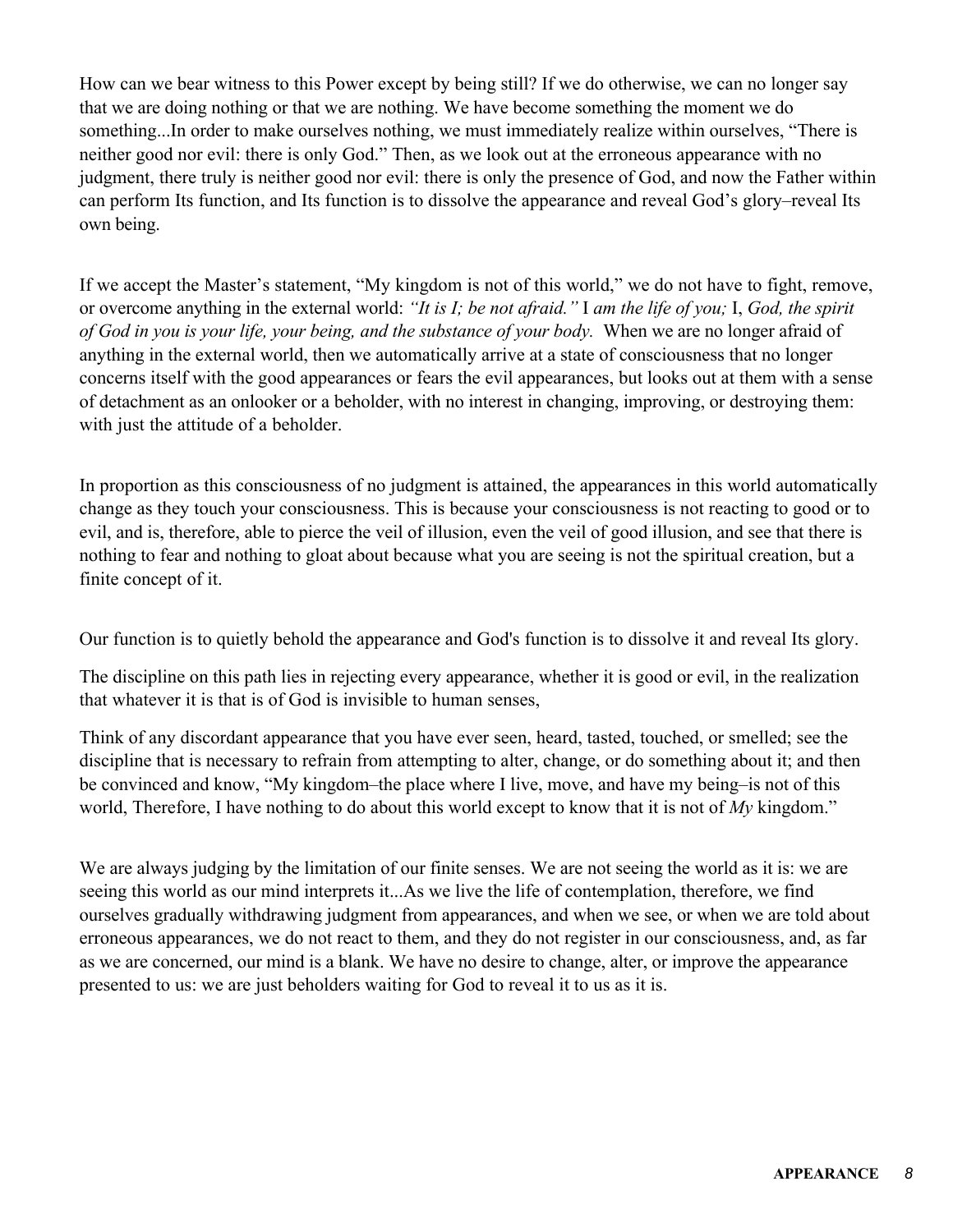When you witness healing works...you are not witnessing the power of an individual, for an individual has no such power: you are merely witnessing an individual who is keeping himself free of the appearance-world and maintaining himself in a consciousness of no judgment, so that the grace of God can come through, because the grace of God cannot come through the human mind.

### *Daily Practice Is Essential*

As we deal with the appearances of everyday human living–national conflicts, international conflicts, family conflicts, or individual conflicts– we realize that we are beholding only the activity of a universal belief in two powers. We will never know harmony until we recognize that whatever we are dealing with is but a belief in two powers, and then establish ourselves in the realization: *"I and my Father are one." In this oneness, the infinite All-power, which is spiritual, is the only Presence and the only Power functioning in my experience.*

The function of the Christ is to break our attachment to "this world," to the pictures of "this world." It acts to overcome our love of the good things of "this world" and our fears and hates of the evil things of "this world" in the realization that both the good and the evil appearances are but appearances, the human dream, if you like.

# *Healing Comes Through In A Moment Of God-realization \**

Unless you realize and feel God's presence, or unless you actually feel the nothingness of that which is presenting itself as the appearance, the healing will not take place.

#### *The Final Step Must Be Taken Alone*

Realize that the function of the Christ is to break the attachment to "this world"–not to increase the things of this world. This is the way whereby reality is attained, freedom from concern about appearances, and freedom to life.

#### **The Contemplative Life d** *Contemplation Develops The Beholder It Is I; Be Not Afraid*

"It is I; be not afraid...My kingdom is not of this world...Cease ye from man, whose breath is in his nostrils: for wherein is he to be accounted of?" These are the three scriptural passages that have been the foundation of my healing work ever since the early 1930's..."Cease ye from man, whose breath is in his nostril.." [i.e.] Do not try to change man, improve him, or heal him, and certainly do not judge or condemn him: take no account of him. In other words, be still!.. "My kingdom is not of this world" [i.e.] Do not judge by the appearances of this world, because in *My* kingdom, harmony is.

# **The Infinite Way Letters 1955**

*Essential Points In The Practice Of The Infinite Way Essential Points*

it exists only in appearance and is not happening in Reality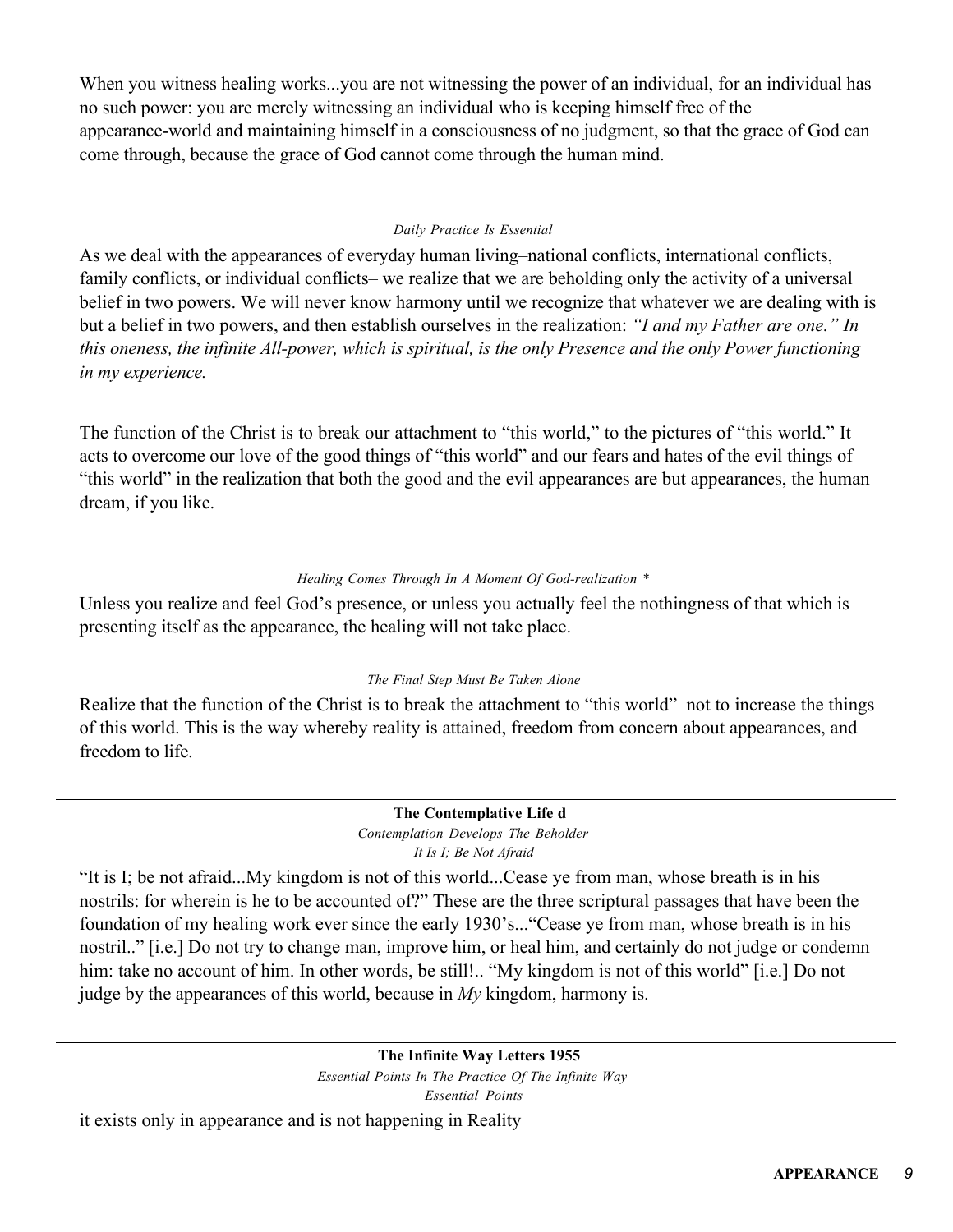mesmerism that binds us to the world of appearances

#### *Rising To Grace*

Error: a mirage which has been frightening you with an appearance.

#### *I Have Overcome The World*

Never do we stop to realize that these appearances that touch our lives are not something external to us.

#### *An Important Point In Spiritual Practice*

...free of accepting appearances and then trying to do something about them.

#### *Suggestions For Healing Work*

Secret of healing: When a call comes from help...say, "Rumor, temptation, appearance, nonsense."

## **The Infinite Way Letters 1956** *Contemplative Meditation The Middle Path*

By translating any appearance or suggestion into that which *it is,* we will behold harmony, health, completeness, and wholeness even where discord and disease profess to be.

God is allness. Appearances are nothingness.

### *Judge Not According To The Appearance, But Judge Righteous Judgment*

It is necessary to close the eyes to all appearances, judging neither good nor evil–acknowledging only that it is, and in this way something rather like a vacuum is created within your own being, and into that place of stillness and peace Truth reveals Itself as the harmony unto the situation.

#### **The Infinite Way Letters 1957** *April: Resurrection Resurrection: The Goal Of The Spiritual Path*

Look through the physical appearance of men and women to the *I* that sits back of their eyes, looking out at you.

#### *The Secret Of Healing Is Reaction*

If you react with the tiniest trace of doubt or fear, thereby accepting the appearance, you may have a long battle...Our concern must never be with the appearance, but always with the principle.

Non-reaction to appearances is a demonstration of your faith in God's ability to govern His own universe.

#### *The Healing Principle*

Standing fast in this *oneness with God,* we find the negative appearances disappearing, [because they] have been revealed as nothingness...without law, without effect.

There is no power but God; therefore,stop fearing this negative sense. Stop hating this evil condition. Stop condemning this false appearance, and begin to rejoice that your names are written in heaven.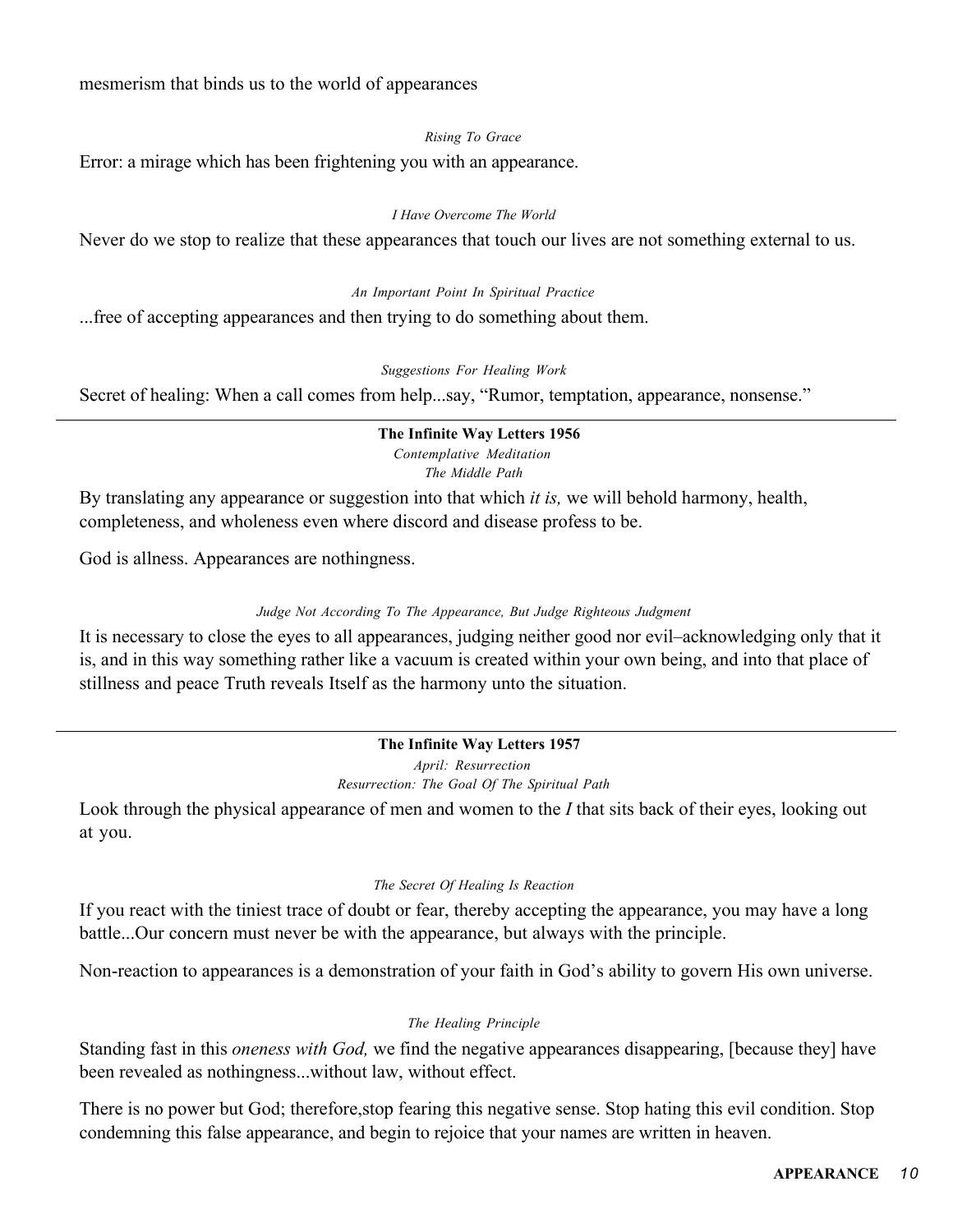#### *"this World"*

A practitioner is a person who...is not afraid of appearances and does not stop to fight them.

In training yourself to look through the eyes of people and animals as you come in contact with them, you will automatically come to that place where you are no longer loving, hating, or fearing the appearance-world..."this world."

The mere fact that [every problem] comes as a condition shows that it is an appearance which has no real existence, because actually there is neither a person nor a condition apart from God.

The world of appearances has no law to support it, no substance to sustain it, and no continuity except such as we, in our ignorance, give it.

> **The Infinite Way Letters 1958** *February: Problems Aren't Problems Anymore To This End Was I Born*

I have been studying, praying, meditating, and all to one end–to bring myself to the realization that appearances are not destructive, that appearances are not power.

If our function is to prove the nothingness of all the appearances that the world calls discords, then why should we be concerned when another opportunity comes to us to prove their nothingness, first to ourselves, and then to our world?

If we could go about our work today with an absolute conviction that neither sin, disease, nor death were reality, we would never be concerned when called upon to face such appearances.

What difference could it make to an individual what the outer appearances are if he has the conviction that God constitutes his being?

#### *Spiritual Unfoldment Through The Study Of The Infinite Way*

Then all truth is forgotten unless...you are instant in answering every suggestion and every appearance of evil with a conscious rebuke.

#### *The World Becomes Tangible Experience*

This belief in two powers may overwhelm you unless you have stabilized yourself in the principle of one power through continuous daily and hourly practice with each and every appearance.

#### **The Infinite Way Letters 1959**

*October: Freeing Ourselves From Universal Claims Give Up All Attempts To Change The Human Picture*

*Father, I am not trying to change this...condition or person. Awaken me out of this mesmeric dream, so that I do not judge by appearances, but see this person as he is, and I shall be satisfied with that likeness, because here is the Christ.*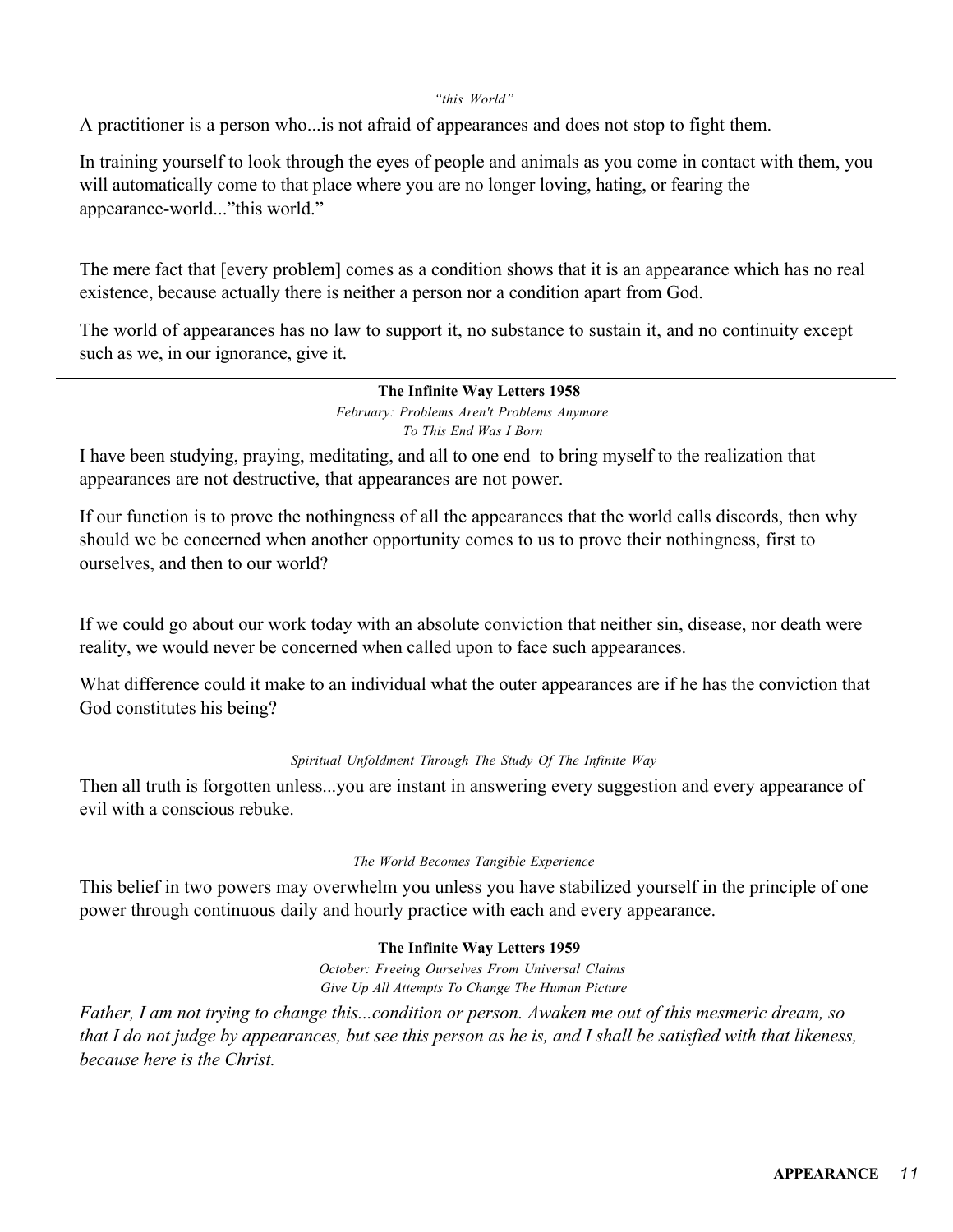The only renewal any of us ever needs is to break the mesmerism of appearances. That is the only reason we ever have to pray and commune with the Father.

Turn completely from the human scene with its appearances of good and evil and pray for the revelation of the Christ in human consciousness.

#### **The Letters '32-'46** *Business*

*(business)*

Separating supply from Mind/Consciousness causes appearance of lack.

Any appearance of lack exists as completed demonstration within you.

Error exists only in the mental realm as appearance or argument about man, so truth corrects it.

# **The Mystical I**

*Do Not "pass By On The Other Side" Be Still*

At this stage of unfolding consciousness, you are responsible for every picture that presents itself to your sight or hearing. You may not "pass by on the other side" of the road...You owe a debt to God and to the world, and the debt is that you do not pass by on the other side of the road, but take note of every discord and every inharmony and bring to bear the activity of the Christ. Be a transparency through which the Christ dissolves the appearance. You do not necessarily have to think anything, but you must be still. You must be still for an instant, and let His Spirit flow through you and dissolve the appearance.

# *Evil, A Universal Hypnotism*

God is the only power, regardless of appearances, and God is omniscience, all-wisdom. Therefore, we do not have to know anything about the activity of mind or body; all we have to do is to rest in God's omniscience, rest in His infinite wisdom. As we abide in Omniscience, Omnipotence, and Omnipresence, we can state with conviction, "Ah, yes! There is no presence and there is no power other than God, and this that we call the belief in two powers–the carnal mind–this is not power. This cannot operate in or through man."

When you learn to impersonalize evil, you do not have to call upon a God-power. You can accept God as Omnipotence, but only if you can see so-called evil appearances as *maya* or illusion, and then not try to get God to do something to them...The spiritually illumined know that there is no need to call on God for anything because God is always about His business.

# *Drop Humanhood And Realize I*

In our meditations, we must always remember that we are that temple not made with hands. That enables us to shut the physical body out and to go right through any appearance to the *I* at the center of our being.